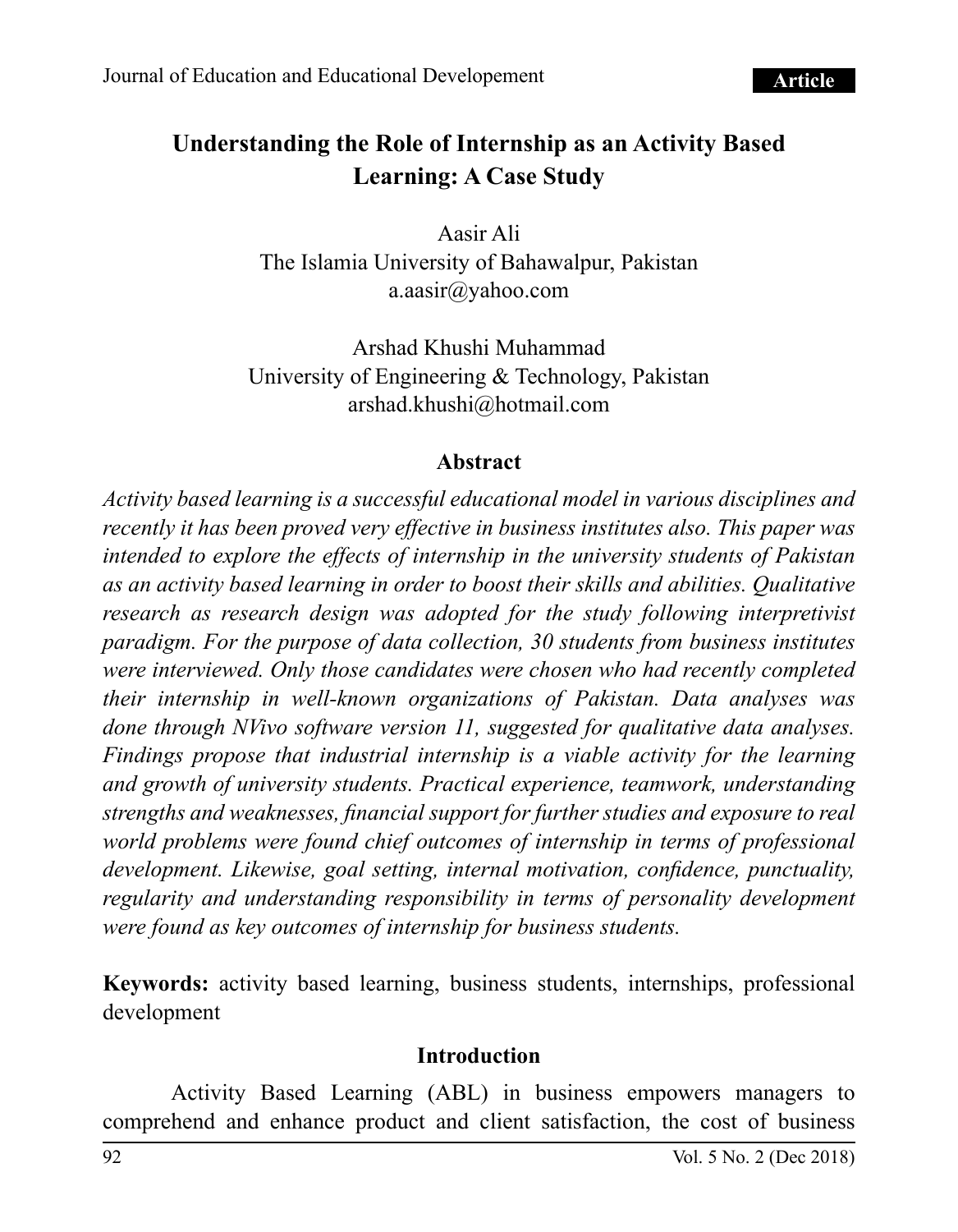#### Understanding the Role of Internship

procedures (Ranganath, 2012). Brown (2000) informs that Activity Based Learning means perplexed assignments based on questions that involve students in planning, critical thinking, basic leadership or investigative exercises. It gives students the chance to work independently for predetermined time-frames. Students are required to perform in practical assignments and execute presentations.

Moreover, project-based internship programs come from student focused, critical thinking, open-ended situations and project-based learning techniques (Johari & Bradshaw, 2008). An important aspect of project-based internships is that they offer rich opportunities for career development by creating links with professionals (Knight, 2008).

Levine and Guy (2007) recognized that internships as ABL has emerged as the most popular tool among universities nowadays. Equally, Gault, Leach, and Duey (2010) specify that business internships as activity based learning project is essentially an open door that businesses offer to those students who are keen on picking up work involvement specifically industries. An internee works at an organization for a settled time period, typically three to six months. A few students will have a low maintenance internship in which they work at the workplace for only a couple of days or hours every week. Gault et al. (2010) added that internships offer students a golden opportunity to work in the areas of their interest. They figure out how their course of study applies to practical issues and this practical learning makes them more appealing candidates for vacancies after graduation.

Cheong, Yahya, Shen and, Yen (2014) found in their investigation in Malaysian business schools that the field of business requires versatile practices for some issues as much as other fields require. A business school has to award applicable skills and knowledge to management graduates, who will be comparable to the skills and knowledge possessed by existing business executives. Providing learning circumstances where information can be obtained, sorted out and connected at that point is a crucial consideration for business schools.

Similarly, Ranganath (2012) enlightened that ABL, especially through internship projects encourage learning exchange and professional development, which is the fundamental concern for business educators. Recent improvements in the state of the art technology have gotten critical consideration in the field of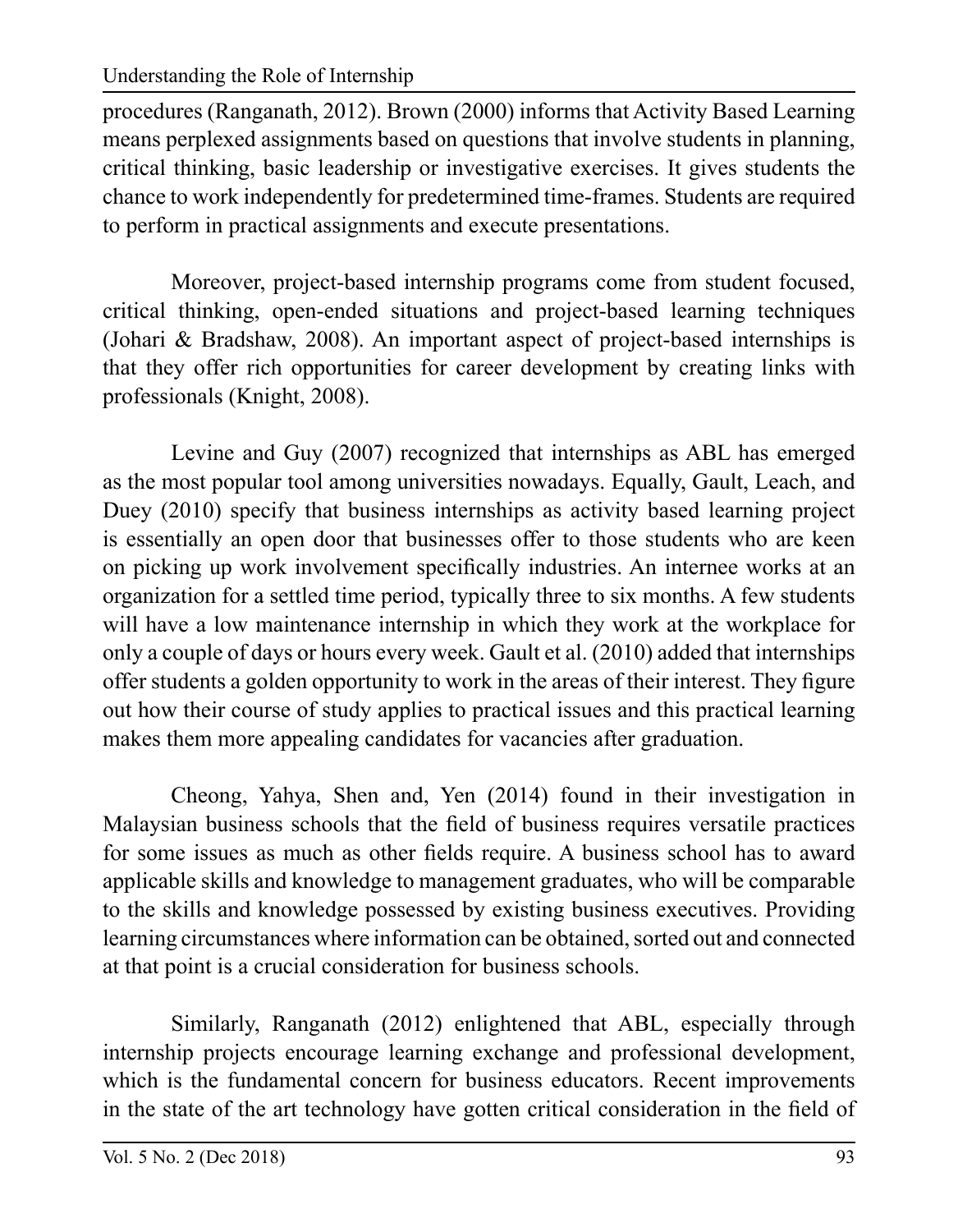Understanding the Role of Internship

business education. The combination of latest technology and projects such as ABL furnishes students to deal with numerous academic issues. Various studies reveal tremendous benefits of internship project as an activity based learning, for example, Gault et al. (2010), Knight (2008) and Khalil (2015) explained that industrial internship projects improve skills like problem solving and decision making, create connections of students with industries, assist in career selection, provide financial assistance and boost confidence.

## **Research Questions**

- 1. What is the impact of internship projects on professional development of university students?
- 2. What effects do the internships have on the personality development of university students?

## **Literature Review**

Knouse and Fontenot (2008) acknowledged that ABL provides a number of educational models for business and management teaching. In activity based learning a candidate is given the chance to learn in an ideal learning environment by performing field jobs and internships. Levine and Guy (2007) shared that activity based learning is a strategy whereby teachers demonstrate realistic challenges and provide practical life opportunities to students to develop their personality and professional capabilities. Therefore, activity-based learning is recognized as a standout among other methods for learning and instructing, particularly in business management (Ranganath, 2012).

As indicated by Cheong, Yahya, Shen, and Yen (2014) and Xiaochi (2012) that foreign instructors in advanced education foundations need to enhance aptitudes and handy information of students amid contact sessions. This does not mean just simple question and answer session and or allotting class work assignments. Velez and Giner (2015) added that to improve performance and abilities they are actively involved in the learning process. It is mandatory to assign them practical industrial projects in the form of field jobs, internships and practical role playing in order to improve their proficiency, capabilities and enable them to perform in a realistic organizational environment.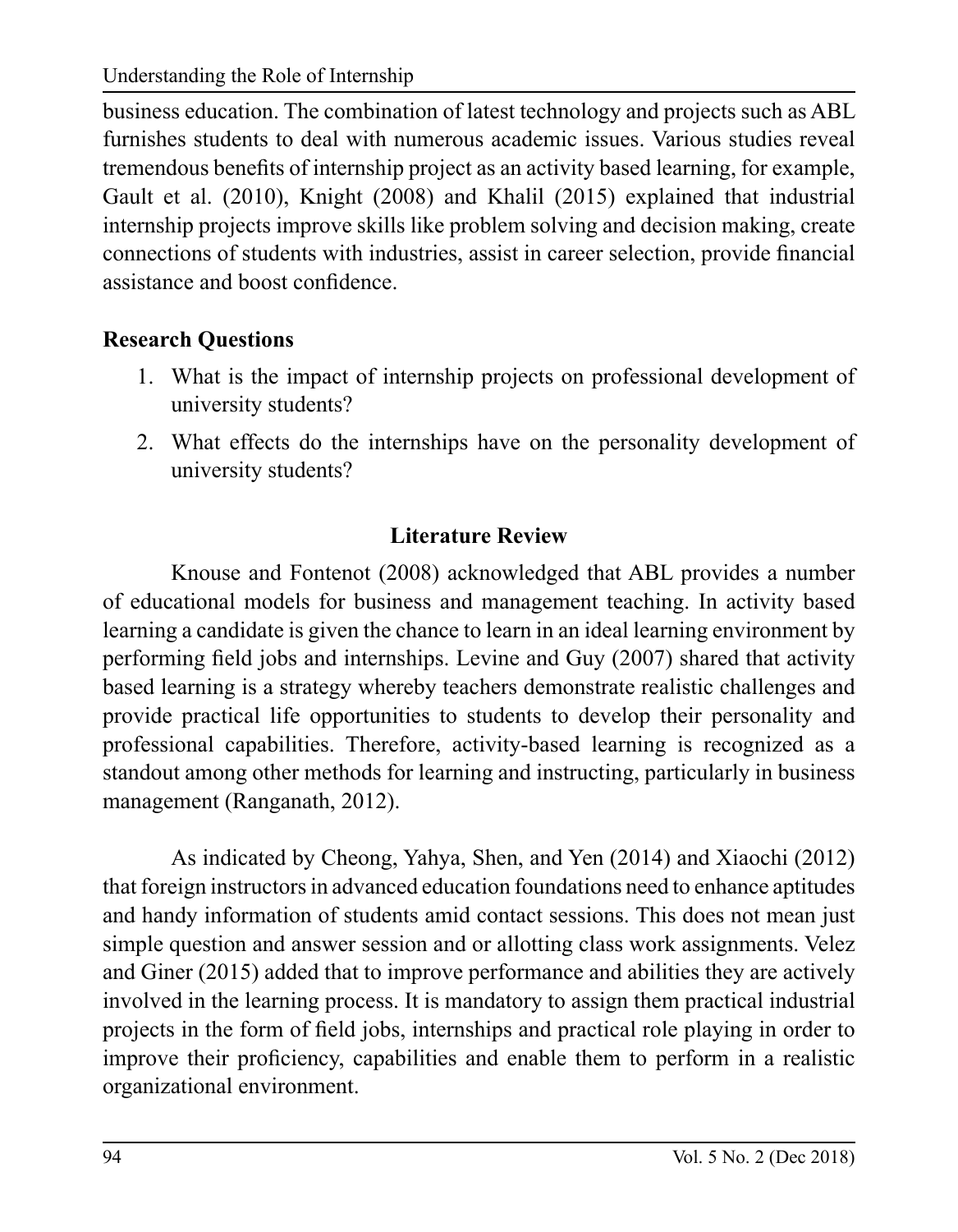Recently, the Harvard Business School formed a committee on activitybased learning for the students with the purpose of outdoor learning in the form of field work and various industrial projects in order to boost the performance of their business students. For instance, the students who want to join the long lasting profession should supplement their scholarly planning with a scope of different other experiences, for example, study abroad, group services, research experiments, interest in extra-curricular activities and join other student foundations (Beard, 2007).

Thomas (2016) discovered that with struggle to change university education, Chinese researchers promoted the idea that the conventional method for learning is not adequate since organizations have changed regarding what they require from students. Instead of teaching with traditional system, students should be given an opportunity to explore emerging commercial and economic issues. Thus, Chinese colleges need to advance educational system and offer dynamic learning experiences.

Recently, most colleges fail to apply active learning dynamics, since it is a very robust process in which it is common to persuade students to talk, read, compose, respond and think profoundly (Rothman & Sisman, 2016). The accomplishment of internship project as ABL shows is to influence business students to feel in charge of their learning and to help their own particular individual advancement. For quite a long while, ABL has been actualized in instructing, learning educational module in an assortment of settings, from business schools to universities (Cheong, Yahya, Shen & Yen, 2014).

Narayanan, Olk, and Fukami (2010) conclude that utilizing internships as ABL for business students is not only productive for faculty, schools and businesses involved in the internship process, but also increases the proficiencies, abilities, opportunities, financial strengths and motivation of business students. It will aid them in their practical life and enlighten the overall relationship between universities and organizations.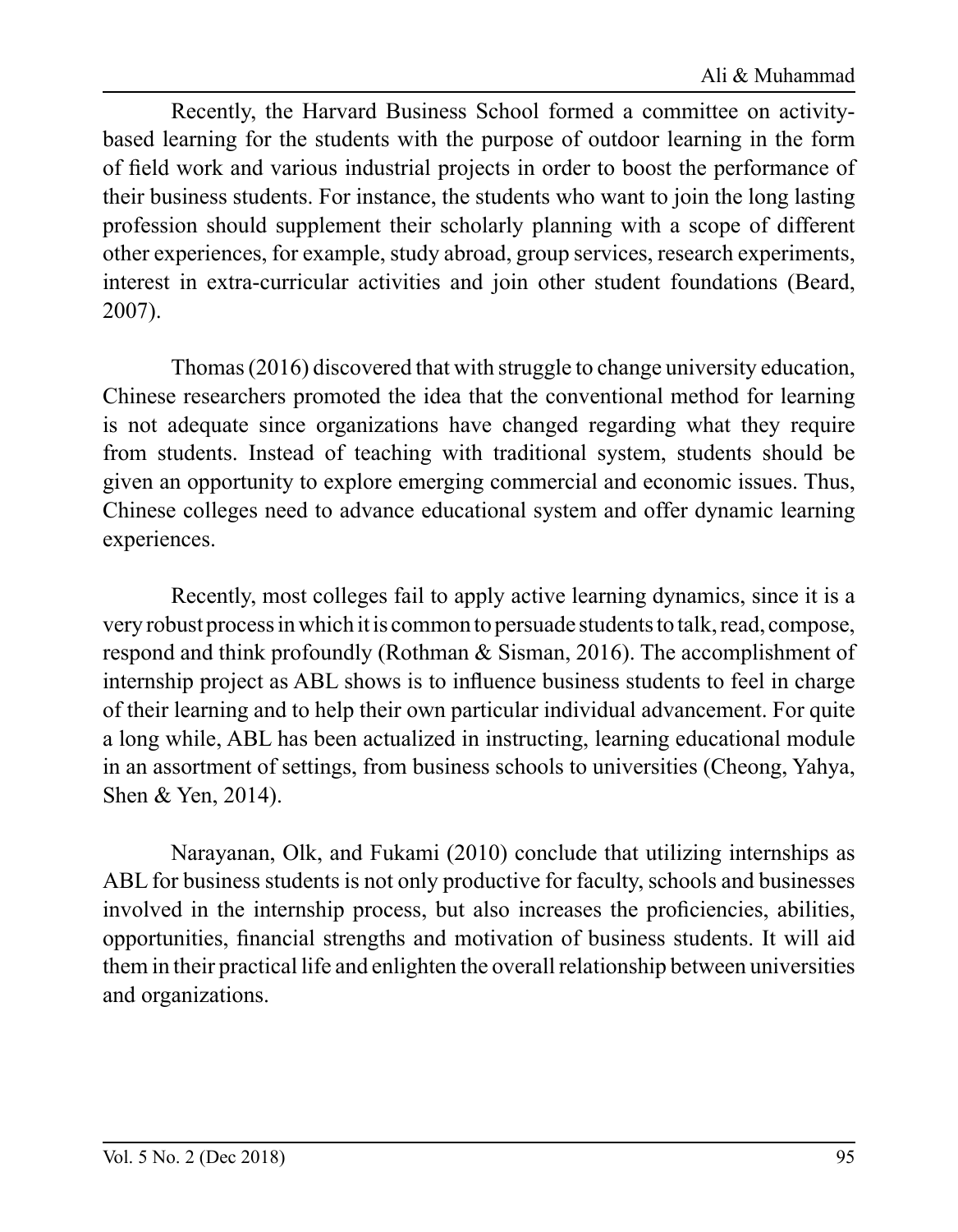

*Figure 1.* Conceptual model of study

The model of the study is based on the literature review and internship projects that are used mostly in business education universities as a tool of activity based learning. The model depicts that internship project such as ABL can have two major outcomes for the business students. First of all, it builds it professionally develops the students by enhancing career opportunities for them, developing their network with the industry and exposing them to the real life challenges. On the other hand, internship projects can increase skills, zeal, enthusiasm and self-confidence in students in form of personal development.

## **Methodology**

This study is based on interpretivism research paradigm because the rationale is to conduct an in-depth study (Clarke, 2009). Moreover, research study is exploratory and qualitative in nature as qualitative research produces collective and obvious understandings of rich, related and normally unstructured, nonnumerical and non-statistical data of the participants (Creswell, 2013). Justification of qualitative investigation is to know the feelings, impressions, sentiments and thinking of business students in order to recognize the outcomes of internship projects, that is, their personal and professional development and the change they feel in themselves after ABL.

## **Sample Size**

For this study, students who had recently completed their internships in recognized business organizations of Pakistan were approached as a unit of analysis in order to get a deep understanding of their onsite experiences and learning. Yin (2015) suggests qualitative researches should take small, simple and uncomplicated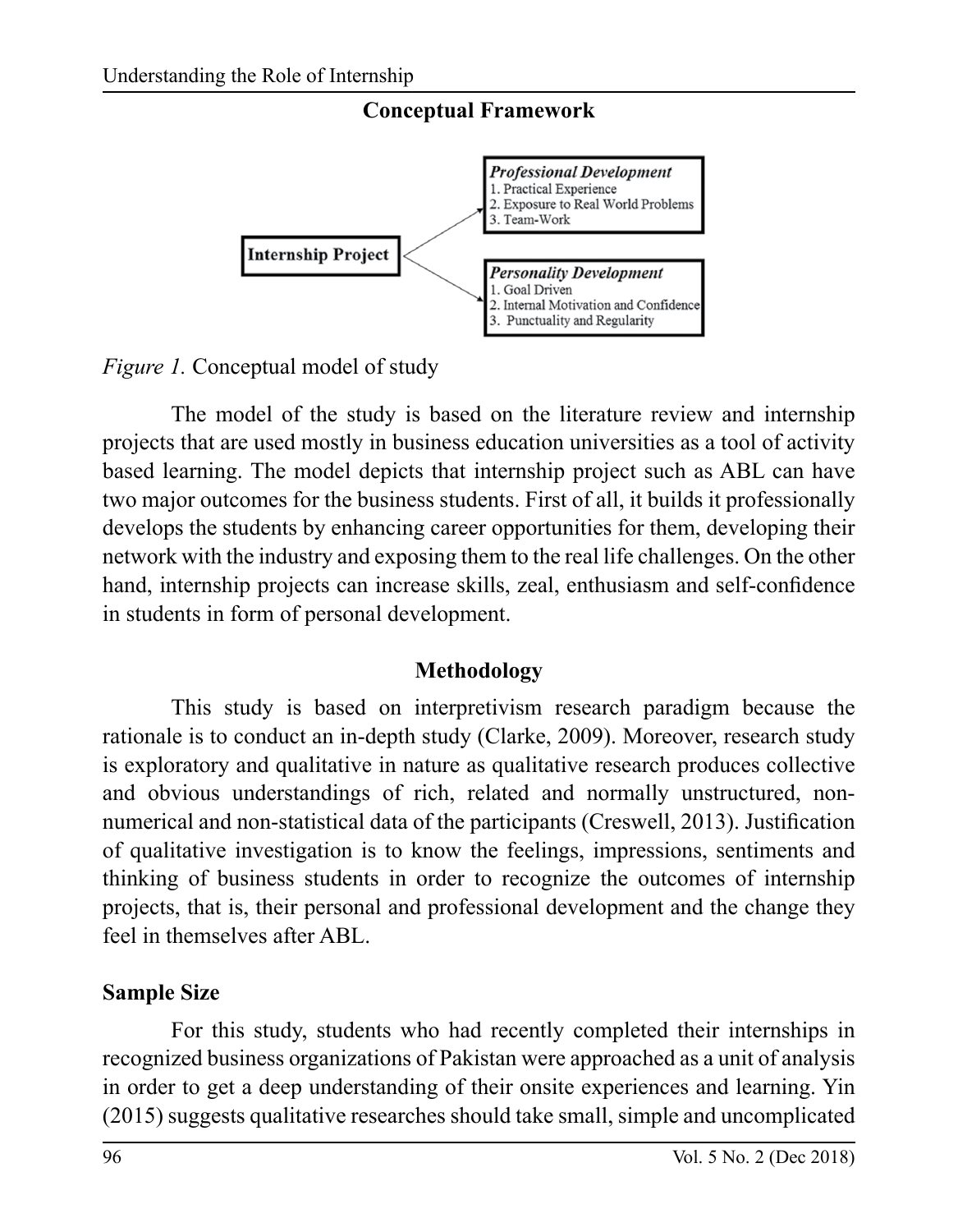cases for data collection; therefore, for the study, 30 respondents from various universities of Punjab were approached for data collection and through semi structured interviews, data were obtained from the students. Justification for the sample size is suggested by Creswell (2013) in which it is advised that more than 25 candidates are enough for qualitative studies while interviewing individuals.

### **Data Collection Method**

The data were collected from students who had completed their internship in well-known business organizations of Pakistan in order to know the effects of internship projects on the development of their personality and professional life. To accomplish this process, open ended semi-structured (video, audio and documented) interviews comprising a duration of 15-20 minutes were conducted to find out the feelings and concerns of intern students. Data were collected from various university students belonging to the discipline of business education. The participants were approached from six public and private well-reputed universities of Punjab, Pakistan.

| Demographic             | <b>Values</b>           | <b>Frequency</b> |
|-------------------------|-------------------------|------------------|
| Gender                  | Male                    | 21               |
|                         | Female                  | 9                |
| Program                 | BBA (Hons.)             | 14               |
|                         | MBA 3.5                 | 9                |
|                         | <b>MBA</b> 1.5          | 7                |
| Internship duration     | 6 weeks                 | 18               |
|                         | 8 weeks (two months)    | 8                |
|                         | 12 Weeks (three months) | 4                |
| Internship organization | National                | 13               |
|                         | Multinational           | 17               |

Table 1 *Sample Characteristics*

## **Data Analysis**

NVivo can assist many features of the qualitative study. If data are collected through interviews, software is applied properly, it can aid in transcription of data, arrangement, analyses and interpretation (Hutchison, Johnston, & Breckon, 2010). Likewise, NVivo software is the most recommended, suitable and effective tool for analyzing qualitative data (Ali & Lodhi, 2017). This is the most reliable and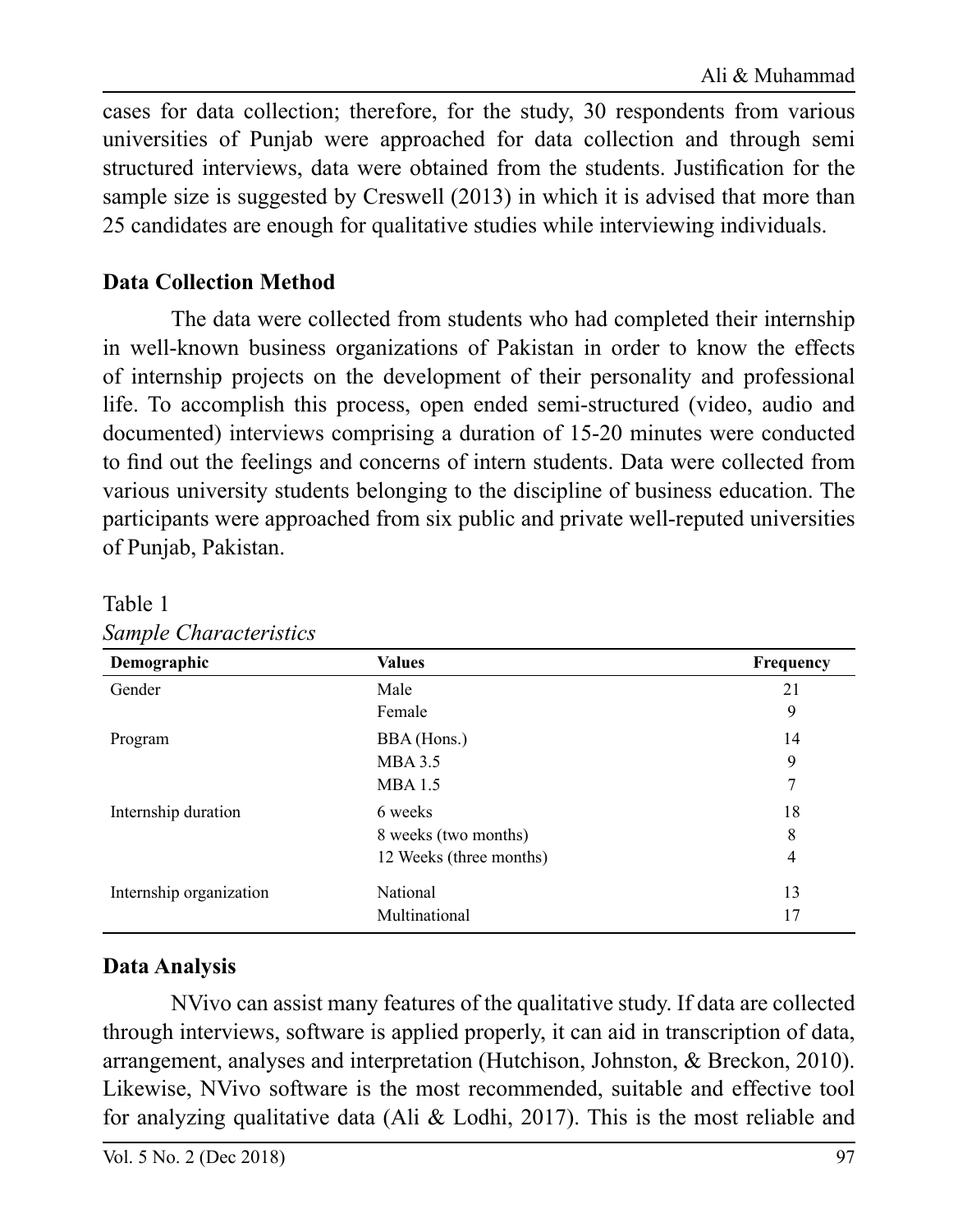Understanding the Role of Internship

most used qualitative software for dealing with video, audio and documented files (Denzin & Lincoln, 2011). Therefore, it has been used as data analyses tool.

Thematic analysis was carried to derive the themes. Firstly, the collected data were analyzed in several steps in NVivo. After that, recorded interviews were transcribed into textual form, and afterward different relevant themes were derived from the textual transcribed data.

### **Findings**

## **Word Tag Cloud**

Word Tag Cloud exhibits the dimension of different words according to their frequencies of reappearance or duplication in the data. Occurrence of words can be observed by their size and more repetitive words will have larger size than others. Actually, these words are important nodes (themes) highlighted by the software.

advantage advantages also exposure answer anything assistance **experience** bba motivation benefits best business Career carrier changes come communication cooperation completion confidence development discuss else environment feel future gave gives goals good great helped industry-knowledge hons importance important

**Internship** internal issues iub job know learn learned financial-aid learning team-work level life lot made maior mba motivated name now offers organization one opportunities connections organizational others part person personal practical problems professional project increased punctual punctuality **QUestion** real realized requiarity sector selection self seniors Skills strengths students tasks thing things ABL throughout time understand understanding valuable various weaknesses whole WOrk working world

*Figure 2.* Word Tag Cloud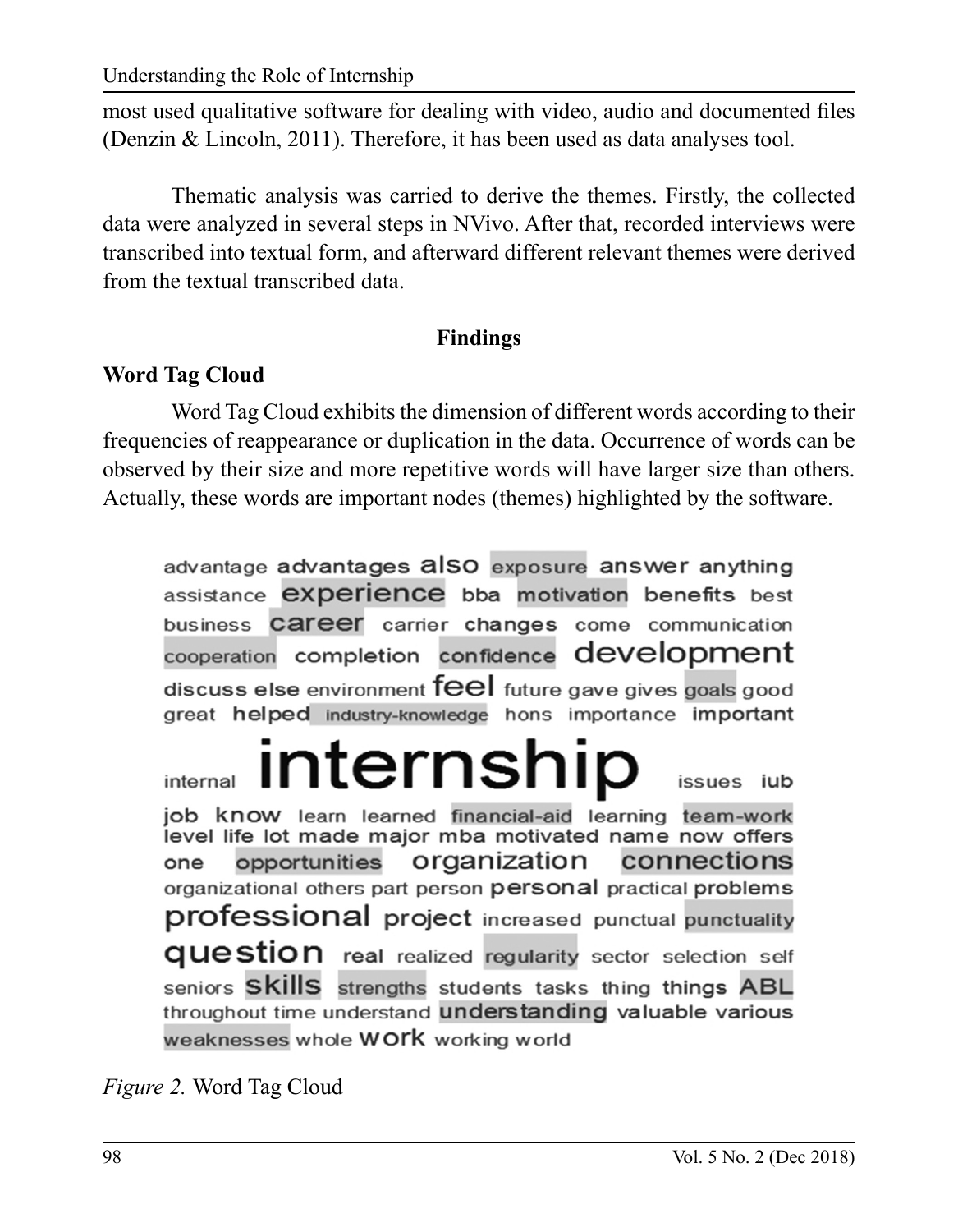By using word frequency query, it may apply funneling approach and perform different steps. In the first step all unrelated words are added into 'word stop list' in the second step 'Word Tag Clouds' are displayed. However, those words, which were stopped in the first step, did not appear while displaying 'Words Tag Clouds' in the second step. The same process is repeated until exact themes of the study are displayed. The above figure reflects the major outcomes of internship project narrated by students in terms of their professional and personality development.

**Word tree analysis.** This analysis was done by keeping 'Development' word as a central chief word to know the relationships of the other major themes with it and how interviewees use the word and make different sentences using this word while sharing their views on the outcomes of internship as activity based learning. It may search a specific word using 'text search query' and NVivo software displays 'Word Tree' to provide the pattern of discussion of the participants in their interviews about the specific word which is being searched. The word development was connected to personal and professional development where the interns saw themselves developing in terms of team work, goal orientation and time management in their personal domain. In professional domain, they saw themselves develop through the corporate experience that they were gaining.

**Tree map analysis.** The Tree Map is also called the Hierarchy Chart. In the terms of NVivo software, it is used to display the significance of each node. The worth of each theme derived from the transcribed data of the study is enhanced. The Tree map showed outcomes of internship for students according to their importance in a particular region. The Tree Map derived experience, team work, understanding strengths and weaknesses, financial support and exposure to real world as chief outcomes of internship in professional development. Subsidiary outcomes were relationship building, cooperation, communication skills, ease in selection of career and negotiations. At the same time ability of goal driven, confidence, punctuality and regularity and understanding responsibility proved as major outcomes of internship from the perspective of personality development. While motivation, hardworking, time management and conflict management were identified as less important advantages of internship.

Different themes were derived from NVivo. Experience for example, was proven as the most important theme of the study. A number of students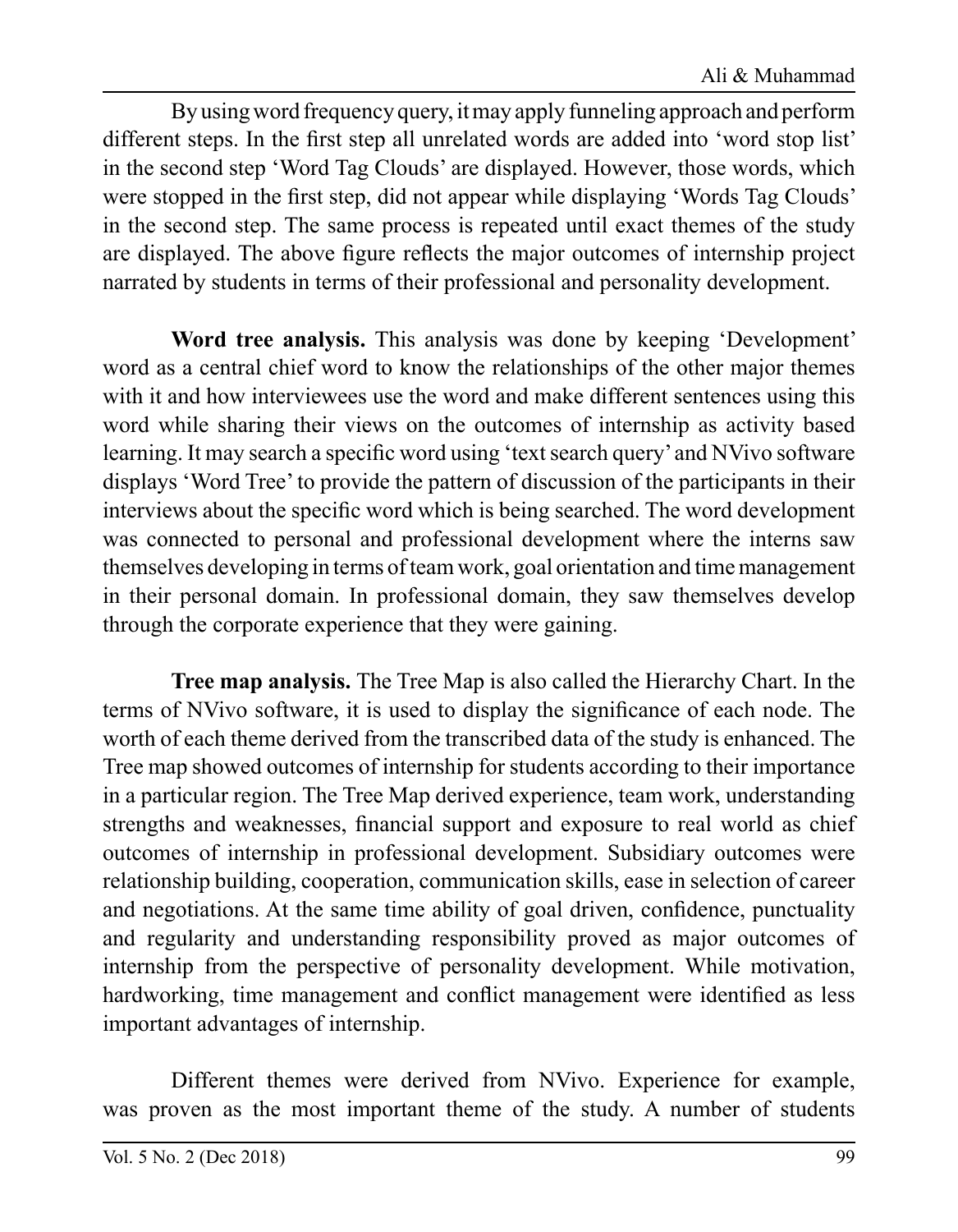have mentioned it as the most significant outcome of internships. Likewise, the ability of goal setting has been acknowledged by most of the students. Confidence development has also appeared as one of the important themes from the study. Similarly, team work and financial support are recognized as the major themes in terms of professional development of students.

They learned how to work in teams to develop a synergy effect. Punctuality and regularity on the other hand, are appeared as notable themes in terms of personal grooming of students as almost all the students mentioned this. Equally, relationship building, exposure to real world and ease of career selection are confirmed as important nodes for professional grooming. They come to know about relationship development. They interact with professional businessmen and tackle realist challenges in organizational scenario. Finally, motivation, time management and sense of responsibility are proved as critical themes for personal development after thorough investigation. All the themes are demonstrated in results of queries.

### **Discussion**

In the present study, an attempt was made to explore the consequences of internship as activity based learning on the professional and personal development of university students of Punjab, Pakistan. The objectives of the study were to understand the impact of internship on the personal and professional development of business students. Both the objectives are achieved as numerous outcomes of internship are unearthed in findings section of the study. Queries derived by NVivo and their interpretation demonstrate the merits of internship evidently.

Chief outcomes of internship, for instance, are explored on professional and personality developmentof the business students as Franks and Oliver (2012) also acknowledged in their study that internships provide numerous opportunities for students to enhance their personal and professional growth. Results of the study are according to previous discoveries, for instance, study of Hurst, Thye, & Wise, 2014) confirmed that the benefits of internship on professional development include career selection, professional connections, industry experience, team work and exposure to real world challenges. Correspondingly, being goal driven, internal motivation and confidence, punctuality and regularity and understanding responsibility are the achievements of internships, which develops the personality as authenticated by Thomos (2016) along with Velez and Giner (2015) in their studies. The followings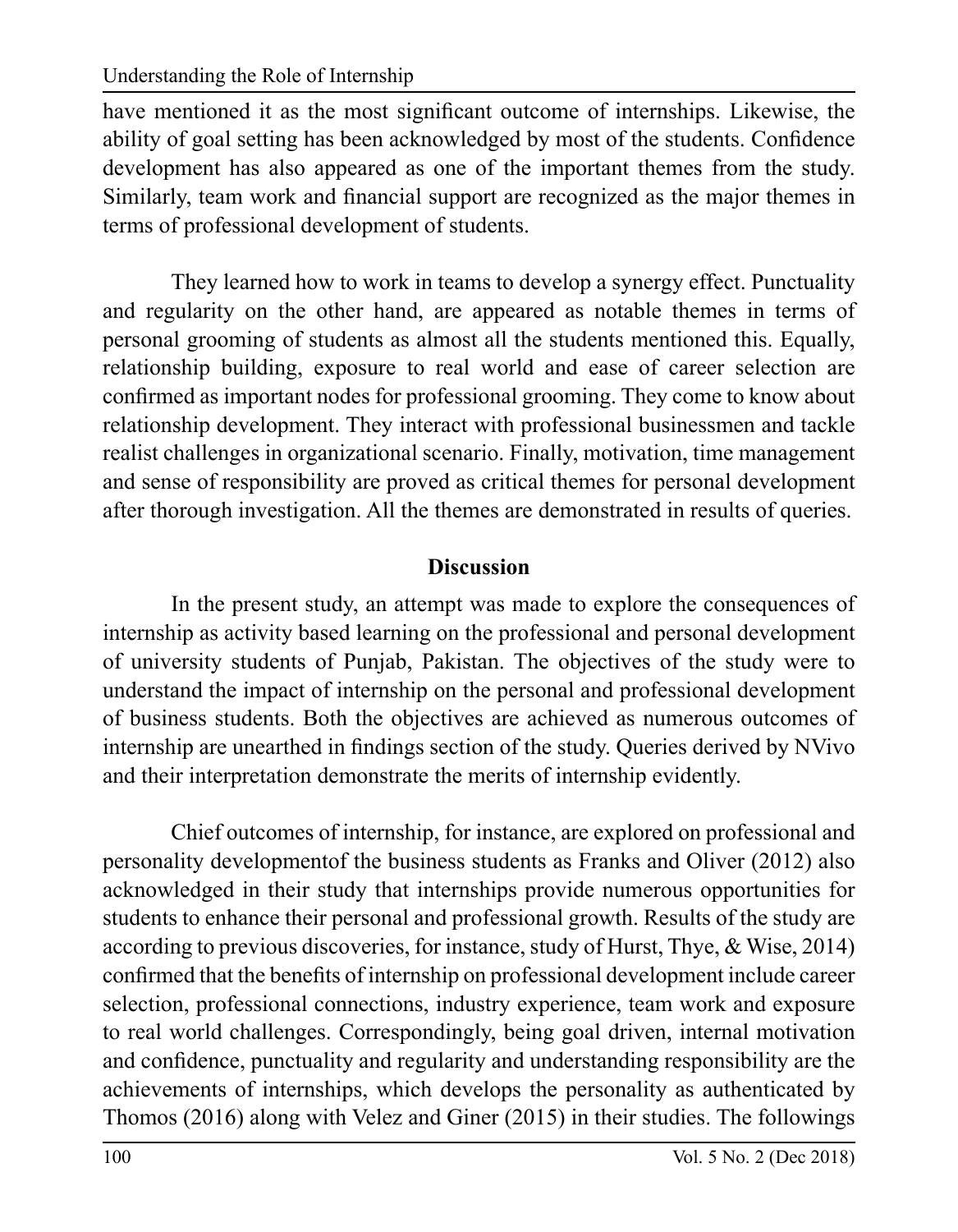are few key outcomes of internship as an ABL for business students.

### **Career Selection**

During internships, students perform in realistic environment; they come to know about various domains of business management. They can find area of their specialization, that is, they can go for marketing which includes advertising, branding and sales related tasks or they can select the domain of Human Resource Management (HRM) which leads them towards training and development, staffing and compensation management. Likewise, by selecting Finance as their major discipline, they can join the areas of auditing, accounting, taxation and other related areas. Thus, internships assist students in career understanding and selection.

### **Teamwork Skills**

When students perform in teams, they learn a number of things that could not be taught in a formal classroom sessions. They learn how to adjust, compromise and cooperate with others. During internship, they learn how to generate ideas, share thoughts and perform collectively, which becomes foundation of their future employment.

#### **Goal Orientation and Time Management**

Students are required to be goal oriented throughout the internship period. They have to manage their time, where tasks are scheduled in sessions of activity based learning. If they cannot not manage their time, they would not be able to learn. Internship tasks might include completing assignments, preparing presentations, record keeping, observations and others. In order to achieve these tasks, students have to set different goals and plan accordingly. All this is possible if time is managed properly. They learn how to divide time and how much time is required to accomplish a particular goal. Time management is not only essential for personal development, but also to survive in a professional environment.

#### **Motivation, Confidence and Responsibility**

Finally, students get motivated through observing mentors and other managers working in organizations. They feel energetic if appreciated by mentors or seniors and start performing efficiently and effectively. Correspondingly, in organizational environment students get confidence to achieve their targets.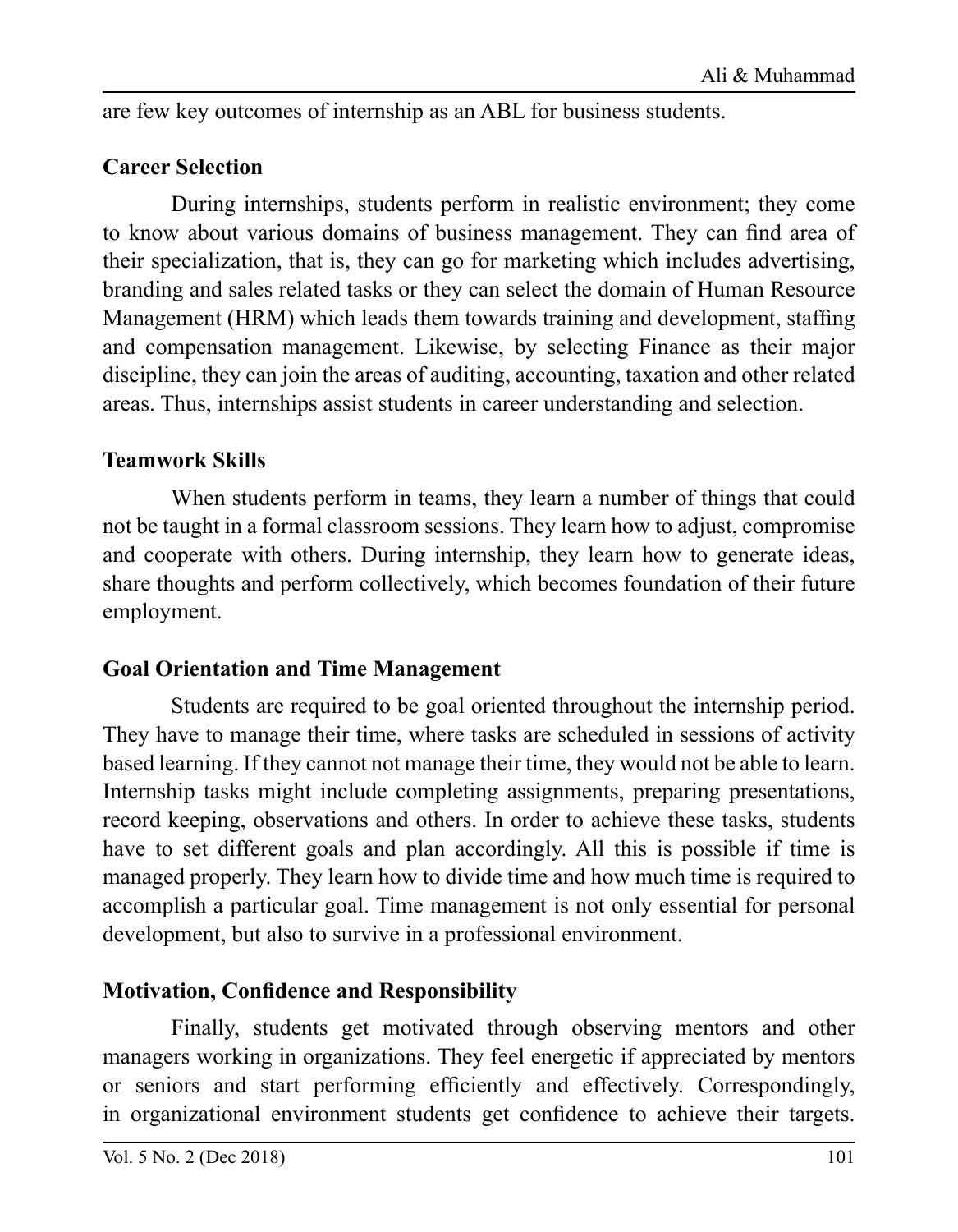Confidence gives them power to accomplish tasks and to utilize their skills. Motivation and confidence both create a sense of responsibility in students. Thus, during internship they realize their duties and strive to perform well in order to fulfill their responsibilities.

Internship as activity based learning has proved a rationale method of learning as students learn best when they are associated with an activity, where learning is organized into exercises. Ranganath (2012) established his study findings by adding that internships if used as activity based learning technique, standouts among other methods for learning and instructing, particularly in business management. Internships are excellent opportunities for the grooming and development of personality of students since it makes them goal oriented, increases their overall confidence level, motivates them, makes them punctual and regular and lastly, helps them understand how to manage their time. Similarly, internship projects can boost personal skills and assist in personal growth of students particularly when used as experiential learning (Johari & Bradshaw, 2008; Khalil, 2015; Rothman & Sisman, 2016).

From the perspective of professional accomplishments, internships assist students to learn how to work in teams, guides them in career selection, provides them with practical experience of industry, which cannot be achieved in a contrived scenario of classroom and provides financial support so they can achieve other milestones. Moreover, Ruggiero and Boehm (2017), Thomas (2016) along with Velez and Giner (2015) also established similar outcomes of internship project.

As far as implications of internship are concerned, universities should conduct proper programs and seminars to help students understanding the significance of internships. Universities must understand that sessions of classrooms are not enough and students must visit actual situations to develop skills of problem solving, situation handling and decision making at the right time and in an accurate way. To conclude, Weible and McClure (2011) and Ruggiero and Boehm (2017) also support most of the above mentioned findings in their studies.

## **Conclusion and Recommendations**

The aim of the study to explore the impact of internship project as an activity based learning for university business students. Following the qualitative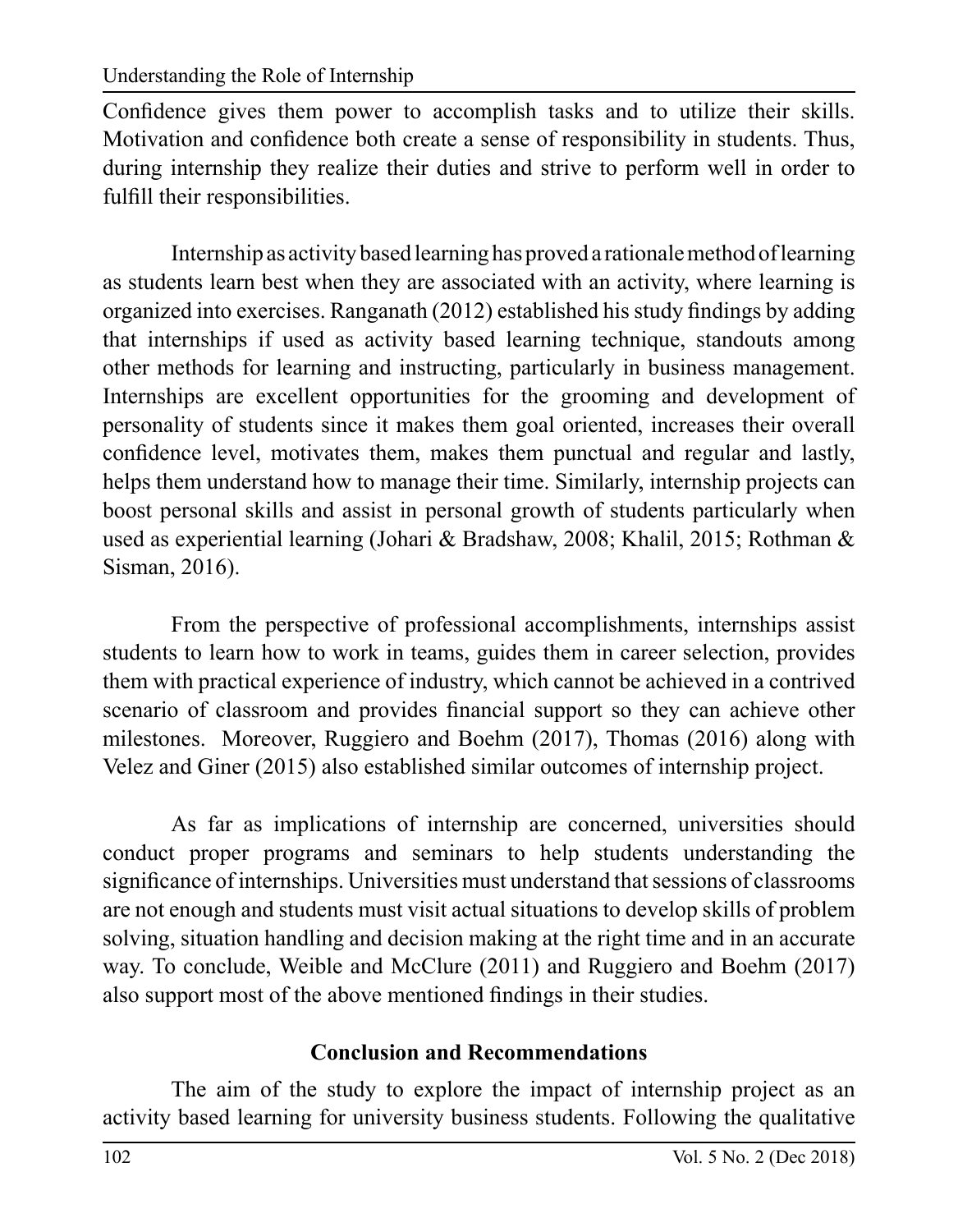research paradigm, 30 business students studying in a well-known universities of Punjab, Pakistan those who had completed their internships were approached and interviewed in order to know their experience of internship projects and inquire about their professional and personality development. Qualitative research design was followed under the research paradigm of interpretivism approach.

After in-depth analyses, findings revealed that practical experience, teamwork, understanding strengths and weaknesses, financial support for further studies and exposure to real world problems in terms of professional development were found as the outcomes of the study. Moreover, being goal oriented, motivated, confident, punctual, along with sense of responsibility were found as the main upshots of the internship projects for university students.

Although it was a comprehensive study covering all the objectives and aspects that were proposed, yet the findings of the study undoubtedly raised more questions on different unidentified implications of internship as activity based learning project. Continuous efforts are needed to explore different outcomes of internship for organizations and universities as well. This study suggests some fruitful areas for future research:

- 1. Uncovering the extent of relationships of different contextual outcomes of internship, that is, personality and professional development.
- 2. Addition of new dimensions as output of internship including academic performance enhancement, organizational development and performance efficiency.
- 3. Inter-country comparison of the internship outcomes.

From this research, it is evident that the internship is creative in developing and boosting the learning skills of students and has an insight into advanced learning approaches. Any future study aiming to investigate internship as activitybased learning should consider:

- Conducting an extensive investigation on the consequences of activitybased learning itself initially.
- Attempting to discover other advantages of internship on the academic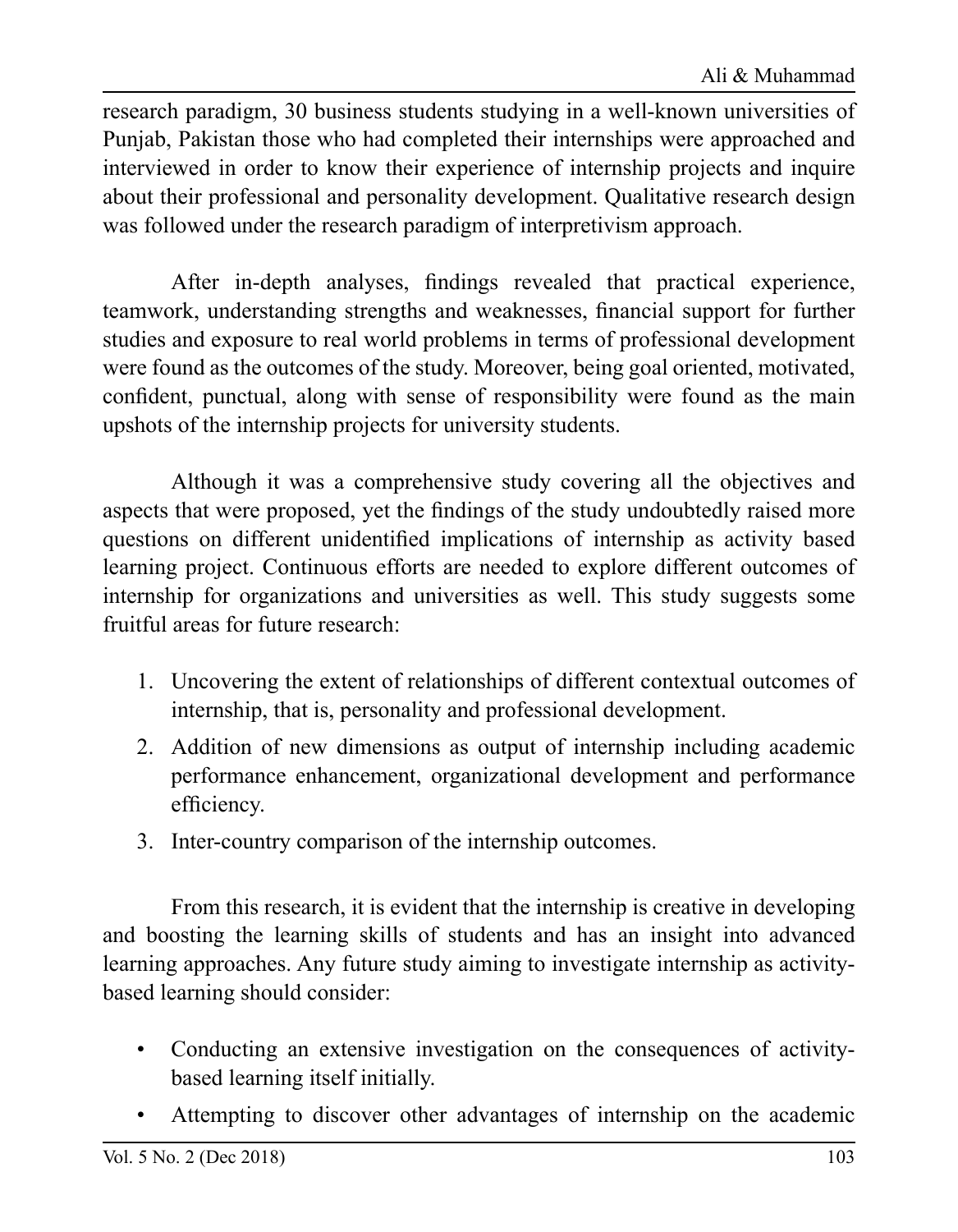career of students and as a foundation for students for their upcoming professional career.

• Emphasizing on the affirmative progressive consequences of internship for educational institutions as well as organizations.

#### **References**

- Ali, A. (2017). Halal products purchase intention in Pakistan: Evidences from Non-Muslim community. *Arabian Journal of Business and Management Review, 7*(4), 1-6
- Ali, A., & Lodhi, R.N. (2017). How facebook addiction affects the personal life of addict students and their family: A case study of Pakistan. *Paradigms: A Research Journal of Commerce, Economics, and Social Sciences, 11*(2), 184-189
- Beard, D. F. (2007). Assessment of internship experiences and accounting core competencies. *Accounting Education: An International Journal*, *16*(2), 207-220.
- Brown, K. A. (2000). Developing project management skills: A service learning approach. *Project Management Journal*, *31*(4), 31-35.
- Cheong, A. L. H., Yahya, N., Shen, Q. L., & Yen, A. Y. (2014). Internship experience: An in-depth interview among interns at a business school of a Malaysian private higher learning institution. *Procedia-Social and Behavioral Sciences*, *123*, 333- 343.
- Clarke, C. (2009). Paths between positivism and interpretivism: An appraisal of Hay's via media. *Politics*, *29*(1), 28-36.
- Creswell, J. W. (2013). *Research design: Qualitative, quantitative, and mixed methods approaches*. Sage Publications.
- D'abate, C. P., Youndt, M. A., & Wenzel, K. E. (2009). Making the most of an internship: An empirical study of internship satisfaction. *Academy of Management Learning & Education*, *8*(4), 527-539.
- Denzin, N. K., & Lincoln, Y. S. (Eds.). (2011). *The Sage handbook of qualitative research*. Sage.
- Franks, P. C., & Oliver, G. C. (2012). Experiential learning and international collaboration opportunities: virtual internships. *Library Review*, *61*(4), 272-285.
- Gault, J., Leach, E., & Duey, M. (2010). Effects of business internships on job marketability: The employers' perspective. *Education+ Training*, *52*(1), 76-88.
- Hurst, J. L., Thye, A., & Wise, C. L. (2014). Internships: The key to career preparation, professional development, and career advancement. *Journal of Family & Consumer Sciences*, *106*(2), 58-62.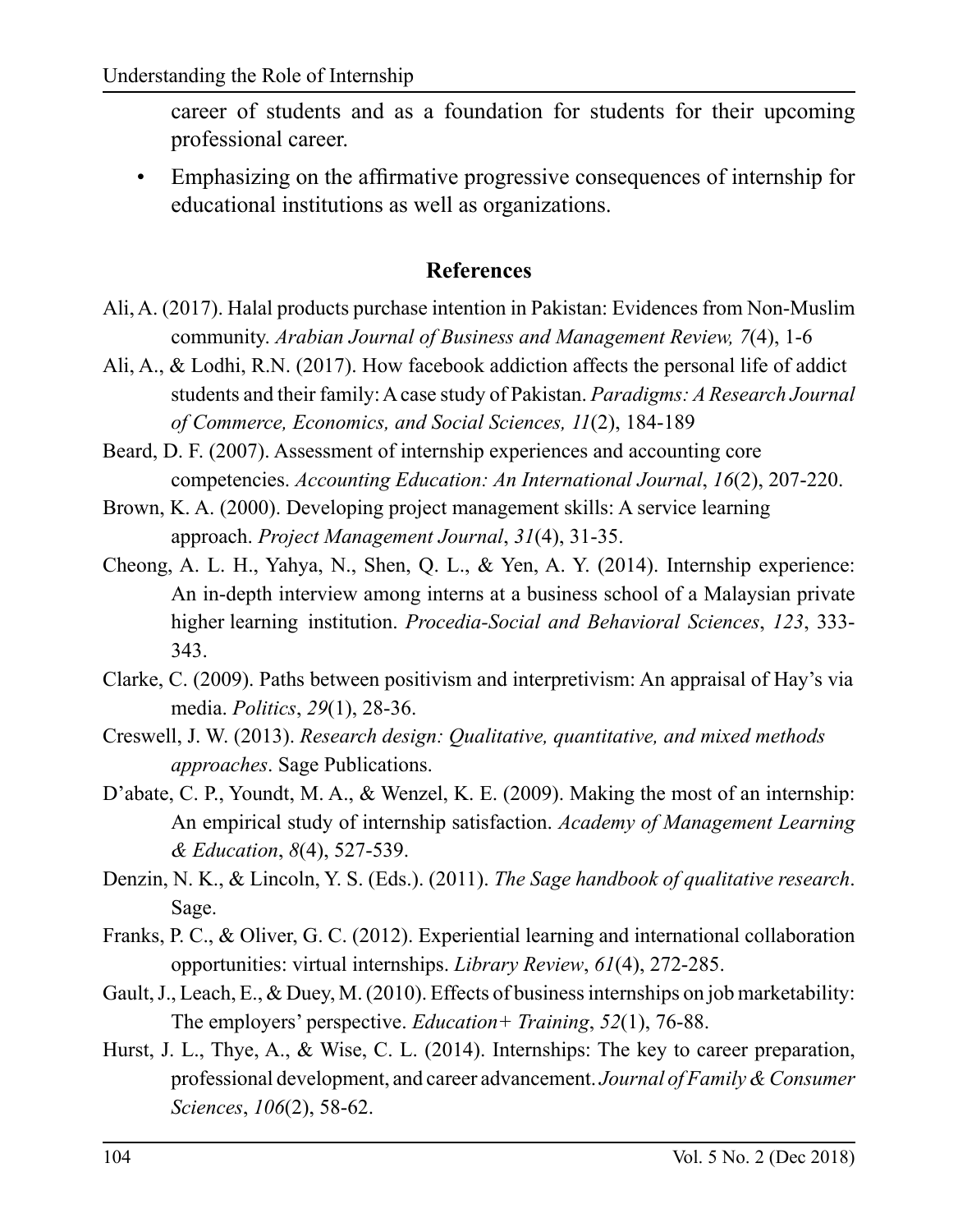- Hutchison, A. J., Johnston, L. H., & Breckon, J. D. (2010). Using QSR-NVivo to facilitate the development of a grounded theory project: An account of a worked example. *International Journal of Social Research Methodology*, *13*(4), 283-302.
- Johari, A., & Bradshaw, A. C. (2008). Project-based learning in an internship program: A qualitative study of related roles and their motivational attributes. *Educational Technology Research and Development*, *56*(3), 329-359.
- Khalil, O. E. (2015). Students' experiences with the business internship program at Kuwait University. *The International Journal of Management Education*, *13*(3), 202-217.
- Knight, K. (2008). Global workforce development through business internship program: Kevin's company at Kanda University of International Studies. *The Journal of Kanda University of International Studies*, *20*, 207-234.
- Knouse, S. B., & Fontenot, G. (2008). Benefits of the business college internship: A research review. *Journal of Employment Counseling*, *45*(2), 61-66.
- Levine, M. F., & Guy, P. W. (2007). Activity based learning in a freshman global business course: Analyses of preferences and demographic differences. *Journal of College Teaching & Learning*, *4*(8), 27-38.
- Ranganath, N. S. (2012). Activity based learning: An effective model for business schools. *The Journal of Commerce*, *4*(1), 17-23.
- Rothman, M., & Sisman, R. (2016). Internship impact on career consideration among business students. *Education+ Training*, *58*(9), 1003-1013.
- Ruggiero, D., & Boehm, J. D. (2017). Project-based learning in a virtual internship program: A study of the interrelated roles between intern, mentor and client. *Computers & Education*, *110*, 116-126.
- Stake, R. E. (2005). Qualitative case studies. *The Sage handbook of qualitative research*.  $(3<sup>rd</sup>$  ed. pp. 443-466). Thousand Oaks, CA: Sage.
- Thomas, M. (2016). Community college education abroad and business internship programs cultivation of competency in communicating, collaborating, and critical thinking? *International Education at Community Colleges* (pp. 323-335). New York: Palgrave Macmillan.
- Velez, G., & Giner, G. (2015). Effects of business internships on students, employers, and higher education institutions: A systematic review. J*ournal of Employment Counseling*, *52*(3), 121-130.
- Weible, R., & McClure, R. (2011). An exploration of the benefits of student internships to marketing departments. *Marketing Education Review*, *21*(3), 229-240.